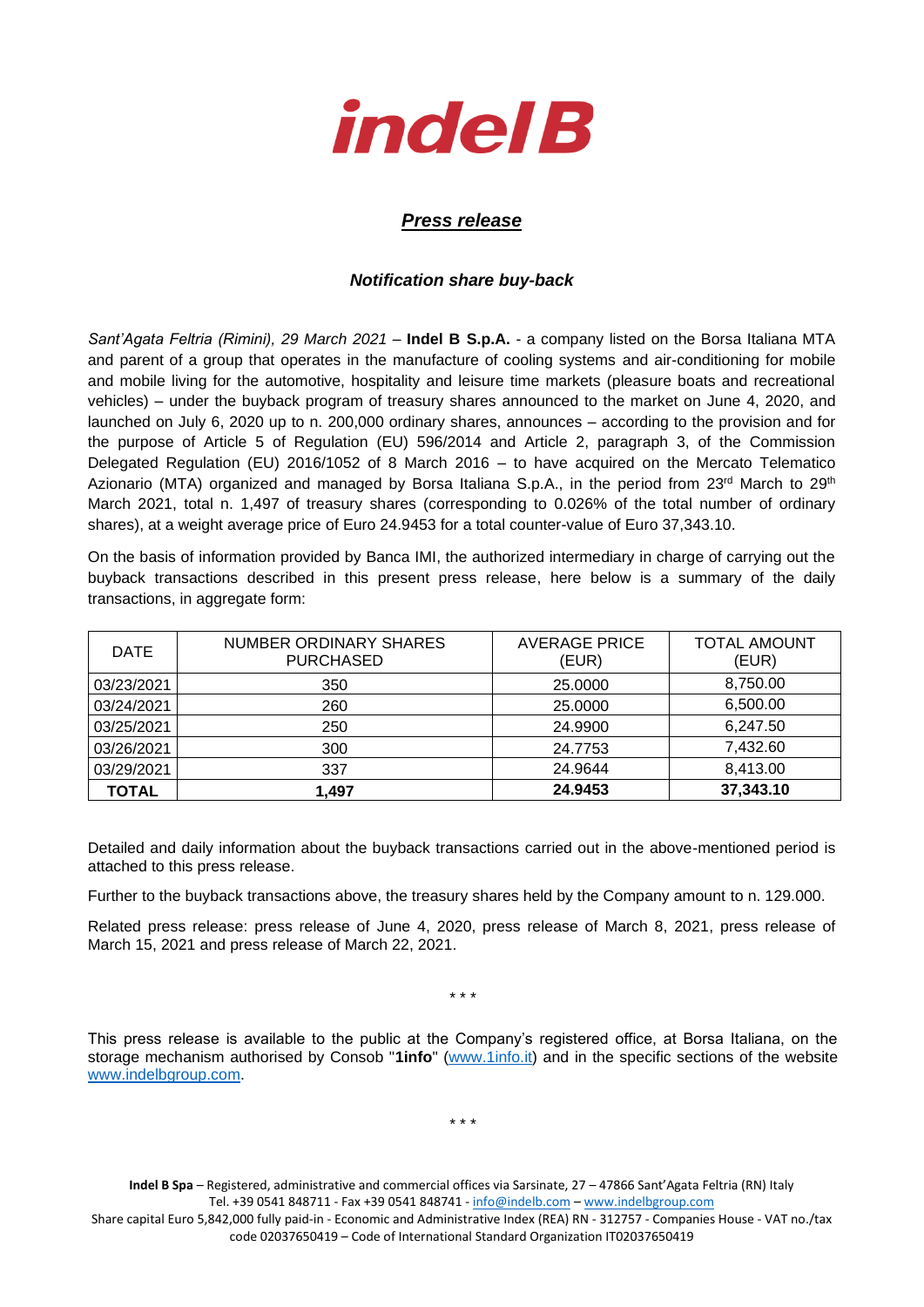*Indel B S.p.A. is a company listed on the MTA segment of the Italian stock exchange and is controlled by AMP.FIN S.r.l., in turn held entirely by the Berloni family. Indel B S.p.A. heads an important Group that operates worldwide and* has been active for the last 50 years in the mobile cooling sector applicable to the Automotive, Leisure time and Hospitality cooling segments. The Group also operates in mobile climate control, with specific reference to the *Automotive market, represented by commercial vehicles, minibuses, ambulances, agricultural and earth-moving machinery, and in the Cooling Appliances sector, which mainly comprises cellars for storing wine and small refrigerators for storing milk. The company has a market cap of approximately Euro 144 million.*

## **Contact details**

| <i>INDEL B</i>              | POLYTEMS HIR                   | FAST-COM                       |
|-----------------------------|--------------------------------|--------------------------------|
| CFO & IR                    | IR and Financial Disclosures   | Media Relations                |
| Mirco Manganello            | Bianca Fersini Mastelloni      | Paolo Santagostino             |
| +39 0541 848 711            | +39 06.69923324; +39 336742488 | +39 349 3856585                |
| mirco.manganello@indelb.com | b.fersini@polytemshir.it       | paolo.santagostino@fast-com.it |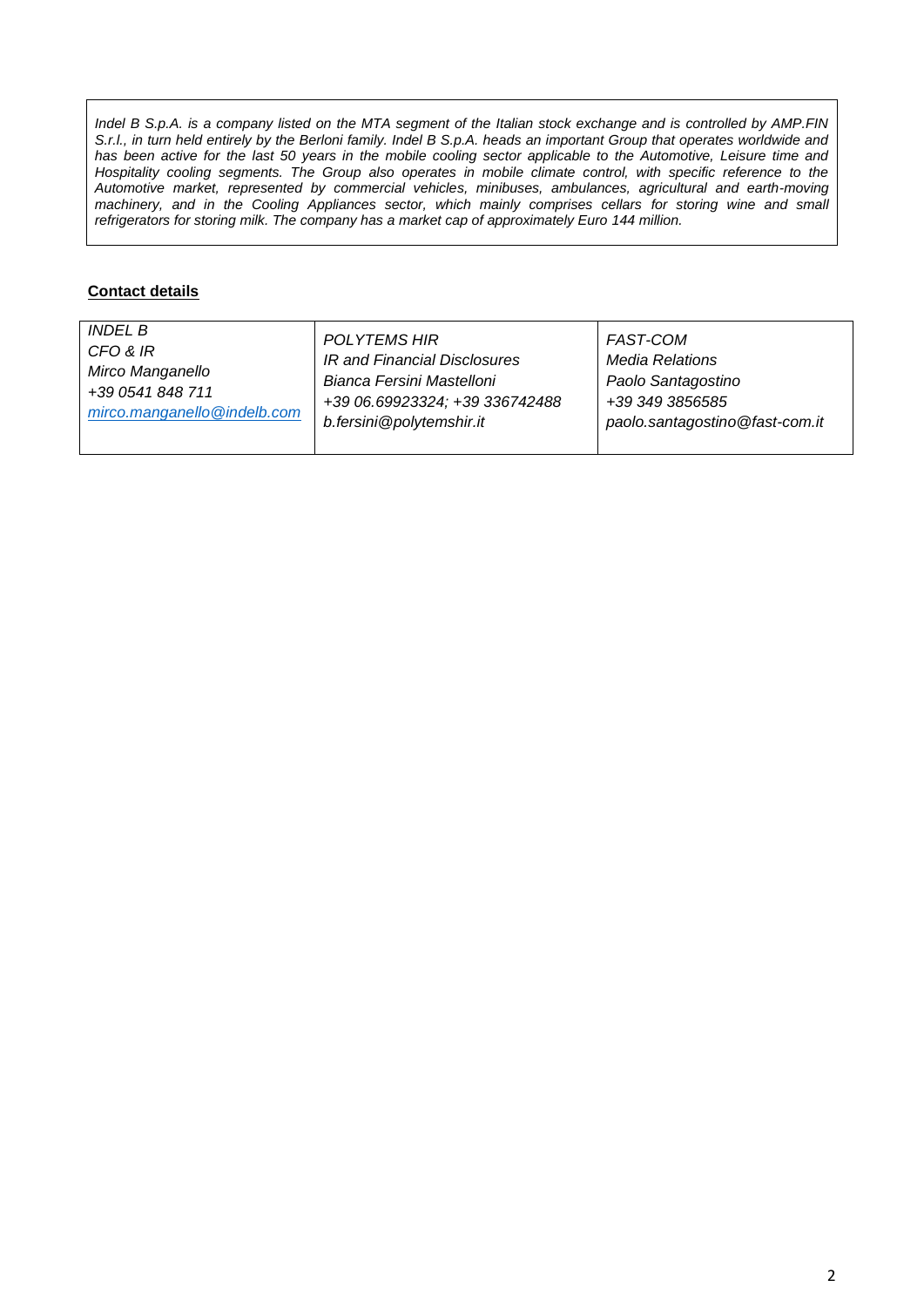## **Attached**

| <b>Fill ID</b> | <b>Fill Date</b>     | <b>Fill Time</b>                                 |            |            | <b>B/S</b> Country   Market   Security Ref. | <b>Fill Price</b> | Fill Qty |
|----------------|----------------------|--------------------------------------------------|------------|------------|---------------------------------------------|-------------------|----------|
|                |                      | 1ISleTVk2 23/03/2021 10:52:38.076.543 Buy IT.ico |            | <b>MTA</b> | <b>INDB</b>                                 | 25,00             | 20       |
|                |                      | 1ISleTVk3 23/03/2021 10:52:38.208.112 Buy IT.ico |            | <b>MTA</b> | <b>INDB</b>                                 | 25,00             | 20       |
|                |                      | 1ISleTVk4 23/03/2021 10:52:38.358.855 Buy IT.ico |            | <b>MTA</b> | <b>INDB</b>                                 | 25,00             | 20       |
|                |                      | 1ISleTVk5 23/03/2021 10:52:38.469.753            | Buy IT.ico | <b>MTA</b> | <b>INDB</b>                                 | 25,00             | 20       |
|                |                      | 1ISleTVk6 23/03/2021 10:52:38.672.858 Buy IT.ico |            | <b>MTA</b> | <b>INDB</b>                                 | 25,00             | 20       |
|                |                      | 1ISleTWPi 23/03/2021 11:11:25.818.272 Buy IT.ico |            | <b>MTA</b> | <b>INDB</b>                                 | 25,00             | 20       |
|                |                      | 1ISleTXcQ 23/03/2021 11:45:43.405.853            | Buy IT.ico | <b>MTA</b> | <b>INDB</b>                                 | 25,00             | 20       |
|                |                      | 1ISleTYyN 23/03/2021 12:27:37.309.230 Buy IT.ico |            | <b>MTA</b> | <b>INDB</b>                                 | 25,00             | 20       |
|                |                      | 1ISleTaVH 23/03/2021 13:21:19.337.643 Buy IT.ico |            | <b>MTA</b> | <b>INDB</b>                                 | 25,00             | 20       |
|                |                      | 1ISleTbqt 23/03/2021 14:09:47.692.419 Buy IT.ico |            | <b>MTA</b> | <b>INDB</b>                                 | 25,00             | 20       |
|                |                      | 1ISleTdFb 23/03/2021 14:48:23.098.073 Buy IT.ico |            | <b>MTA</b> | <b>INDB</b>                                 | 25,00             | 20       |
|                |                      | 1ISleTeb1 23/03/2021 15:20:25.747.129            | Buy IT.ico | <b>MTA</b> | <b>INDB</b>                                 | 25,00             | 20       |
|                |                      | 1ISleTfya 23/03/2021 15:47:50.448.493 Buy IT.ico |            | <b>MTA</b> | <b>INDB</b>                                 | 25,00             | 20       |
|                |                      | 1ISleTh1E 23/03/2021 16:11:48.187.682            | Buy IT.ico | <b>MTA</b> | <b>INDB</b>                                 | 25,00             | 20       |
|                |                      | 1ISleThyP 23/03/2021 16:33:02.817.496 Buy IT.ico |            | <b>MTA</b> | <b>INDB</b>                                 | 25,00             | 20       |
|                |                      | 1ISleTiwn 23/03/2021 16:53:51.999.361            | Buy IT.ico | <b>MTA</b> | <b>INDB</b>                                 | 25,00             | 20       |
|                |                      | 1ISleTk6c 23/03/2021 17:14:37.787.305            | Buy IT.ico | <b>MTA</b> | <b>INDB</b>                                 | 25,00             | 20       |
|                |                      | 1ISleTkra 23/03/2021 17:25:01.080.670 Buy IT.ico |            | <b>MTA</b> | <b>INDB</b>                                 | 25,00             | 10       |
|                |                      |                                                  |            |            |                                             |                   |          |
|                |                      | 1IdekGmfF 24/03/2021 10:14:48.092.142 Buy IT.ico |            | <b>MTA</b> | <b>INDB</b>                                 | 25,00             | 20       |
|                | 1IdekGmfG 24/03/2021 | 10:14:48.211.213                                 | Buy IT.ico | <b>MTA</b> | <b>INDB</b>                                 | 25,00             | 20       |
|                | 1IdekGmfH 24/03/2021 | 10:14:48.465.763                                 | Buy IT.ico | <b>MTA</b> | <b>INDB</b>                                 | 25,00             | 20       |
|                |                      | 1IdekGnET 24/03/2021 10:25:46.308.138 Buy IT.ico |            | <b>MTA</b> | <b>INDB</b>                                 | 25,00             | 20       |
|                | 1IdekGoVO 24/03/2021 | 10:54:39.360.089                                 | Buy IT.ico | <b>MTA</b> | <b>INDB</b>                                 | 25,00             | 20       |
|                |                      | 1IdekGu45 24/03/2021 14:14:24.310.032 Buy IT.ico |            | <b>MTA</b> | <b>INDB</b>                                 | 25,00             | 20       |
|                |                      | 1IdekGu46 24/03/2021 14:14:24.423.405            | Buy IT.ico | <b>MTA</b> | <b>INDB</b>                                 | 25,00             | 20       |
| 1IdekGu47      | 24/03/2021           | 14:14:24.535.036                                 | Buy IT.ico | <b>MTA</b> | <b>INDB</b>                                 | 25,00             | 20       |
|                |                      | 1IdekGwbl 24/03/2021 15:25:53.136.645 Buy IT.ico |            | <b>MTA</b> | <b>INDB</b>                                 | 25,00             | 20       |
|                |                      | 1IdekGwbm 24/03/2021 15:25:53.294.032            | Buy IT.ico | <b>MTA</b> | <b>INDB</b>                                 | 25,00             | 20       |
|                |                      | 1IdekGwbp 24/03/2021 15:25:53.421.672 Buy IT.ico |            | <b>MTA</b> | <b>INDB</b>                                 | 25,00             | 20       |
|                |                      | 1IdekGxbq 24/03/2021 15:48:50.228.223 Buy IT.ico |            | <b>MTA</b> | <b>INDB</b>                                 | 25,00             | 20       |
|                |                      | 1IdekGyll 24/03/2021 16:14:35.876.504 Buy IT.ico |            | <b>MTA</b> | <b>INDB</b>                                 | 25,00             | 20       |
|                |                      |                                                  |            |            |                                             |                   |          |
|                |                      | 1loXq4ERz 25/03/2021 15:23:40.712.841 Buy IT.ico |            | <b>MTA</b> | <b>INDB</b>                                 | 25,00             | 25       |
|                |                      | 1loXq4ES9 25/03/2021 15:23:40.836.114 Buy IT.ico |            | <b>MTA</b> | <b>INDB</b>                                 | 25,00             | 25       |
|                |                      | 1loXq4ESA 25/03/2021 15:23:41.060.197 Buy IT.ico |            | <b>MTA</b> | <b>INDB</b>                                 | 25,00             | 25       |
|                |                      | 1loXq4ESB 25/03/2021 15:23:41.178.439 Buy IT.ico |            | <b>MTA</b> | <b>INDB</b>                                 | 25,00             | 25       |
|                |                      | 1loXq4ESC 25/03/2021 15:23:41.294.112 Buy IT.ico |            | <b>MTA</b> | <b>INDB</b>                                 | 25,00             | 25       |
|                |                      | 1loXq4Ewt 25/03/2021 15:38:26.120.626 Buy IT.ico |            | <b>MTA</b> | <b>INDB</b>                                 | 25,00             | 25       |
|                |                      | 1loXq4Fir 25/03/2021 15:59:35.736.332 Buy IT.ico |            | <b>MTA</b> | <b>INDB</b>                                 | 25,00             | 25       |
|                |                      | 1loXq4GRQ 25/03/2021 16:18:37.547.866 Buy IT.ico |            | <b>MTA</b> | <b>INDB</b>                                 | 25,00             | 25       |
|                |                      | 1loXq4H9u 25/03/2021 16:36:07.020.579 Buy IT.ico |            | <b>MTA</b> | <b>INDB</b>                                 | 25,00             | 25       |
|                |                      | 1loXq4Ht5 25/03/2021 16:53:26.408.502 Buy IT.ico |            | <b>MTA</b> | <b>INDB</b>                                 | 24,90             | 25       |

**Indel B Spa** – Registered, administrative and commercial offices via Sarsinate, 27 – 47866 Sant'Agata Feltria (RN) Italy Tel. +39 0541 848711 - Fax +39 0541 848741 - [info@indelb.com](mailto:info@indelb.com) – [www.indelbgroup.com](http://www.indelbgroup.com/)

Share capital Euro 5,842,000 fully paid-in - Economic and Administrative Index (REA) RN - 312757 - Companies House - VAT no./tax code 02037650419 – Code of International Standard Organization IT02037650419